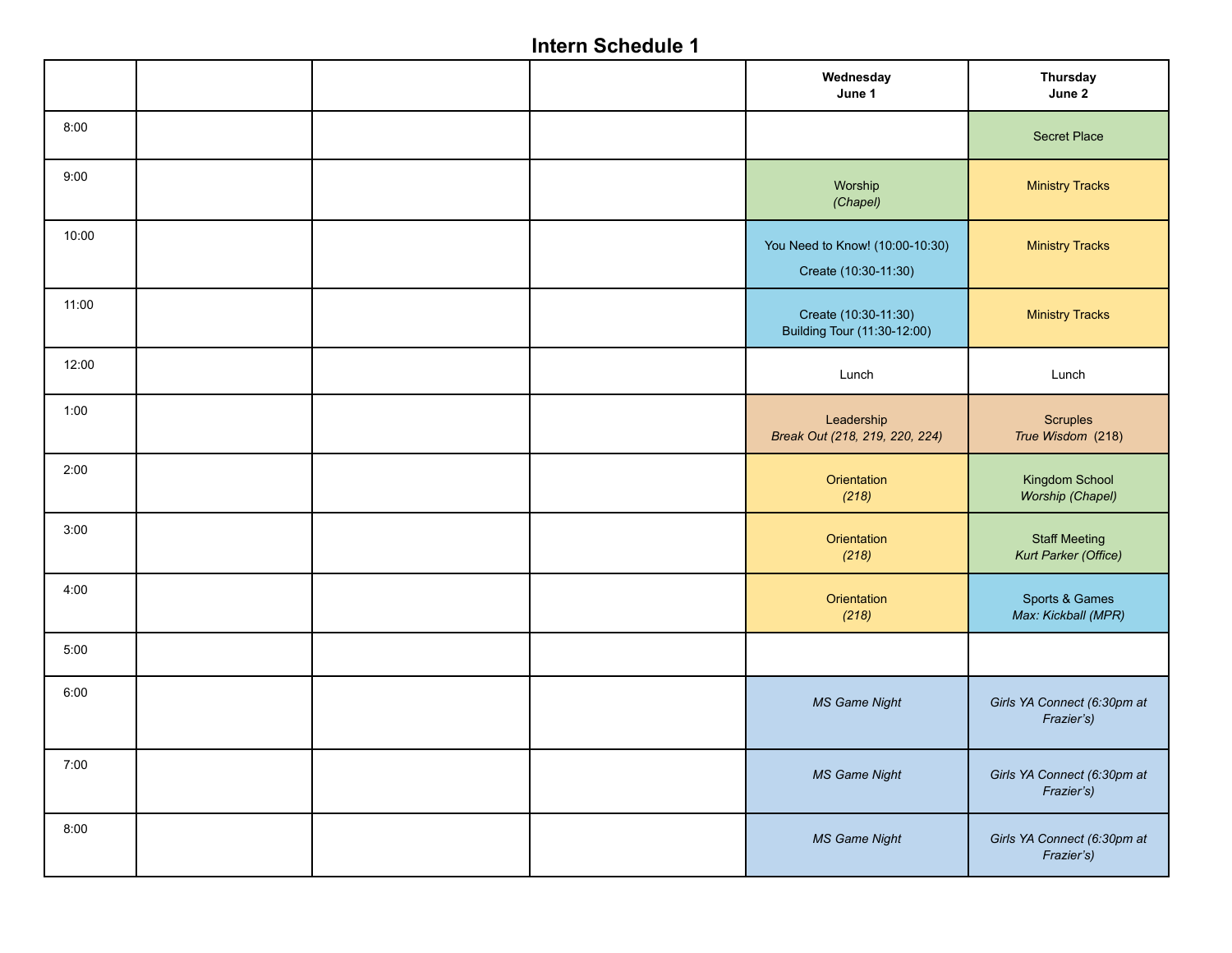|       | Sunday<br>June 5                 | Monday<br>June 6                                      | <b>Tuesday</b><br>June 7                                | Wednesday<br>June 8            | Thursday<br>June 9                        |
|-------|----------------------------------|-------------------------------------------------------|---------------------------------------------------------|--------------------------------|-------------------------------------------|
| 8:00  | All Introduced on Stage<br>(MPR) | <b>Secret Place</b>                                   | <b>Secret Place</b>                                     | <b>Secret Place</b>            | <b>Secret Place</b>                       |
| 9:00  | All Introduced on Stage<br>(MPR) | Kingdom School<br>David: The Father (Chapel)          | <b>Ministry Tracks</b>                                  | Worship<br>(Chapel)            | <b>Ministry Tracks</b>                    |
| 10:00 | All Introduced on Stage<br>(MPR) | Outreach<br>Prayer HCC and CNFC                       | <b>Ministry Tracks</b>                                  | Create                         | <b>Ministry Tracks</b>                    |
| 11:00 | All Introduced on Stage<br>(MPR) | Outreach<br>Prayer HCC and CNFC                       | <b>Ministry Tracks</b>                                  | Create                         | <b>Ministry Tracks</b>                    |
| 12:00 |                                  | Lunch                                                 | <b>Lunch Provided</b><br>Liz - Cancer Healed Testimony! | Lunch                          | Lunch                                     |
| 1:00  |                                  | Leadership<br>Dean Tanella (220)                      | <b>Priests</b><br>You are a Priest (226)                | Leadership<br>John Platt (220) | <b>Scruples</b><br>Roe v Wade (218)       |
| 2:00  |                                  | <b>Chair Ministry (MPR)</b><br><b>Ministry Tracks</b> | Kingdom School<br>David: Father (Chapel)                | <b>Ministry Tracks</b>         | Kingdom School<br>Alli: Father (Chapel)   |
| 3:00  |                                  | <b>Ministry Tracks</b>                                | <b>Campus Work</b><br>Outside Painting / Clean          | <b>Ministry Tracks</b>         | <b>Staff Meeting</b><br>(Office)          |
| 4:00  |                                  | <b>Ministry Tracks</b>                                | <b>Campus Work</b><br>Outside Painting / Clean          | <b>Ministry Tracks</b>         | Sports & Games<br>Tilly/Jacey: Volleyball |
| 5:00  |                                  |                                                       |                                                         |                                |                                           |
| 6:00  |                                  | <b>HYPE</b> (111)                                     |                                                         |                                | Girls YA Connect (6:30pm at<br>Frazier's) |
| 7:00  |                                  | Rec Connect / Kid Connect                             | Family Worship Rehearsal<br>(MPR)                       |                                | Girls YA Connect (6:30pm at<br>Frazier's) |
| 8:00  |                                  | Rec Connect / Kid Connect                             | Family Worship Rehearsal<br>(MPR)                       |                                | Girls YA Connect (6:30pm at<br>Frazier's) |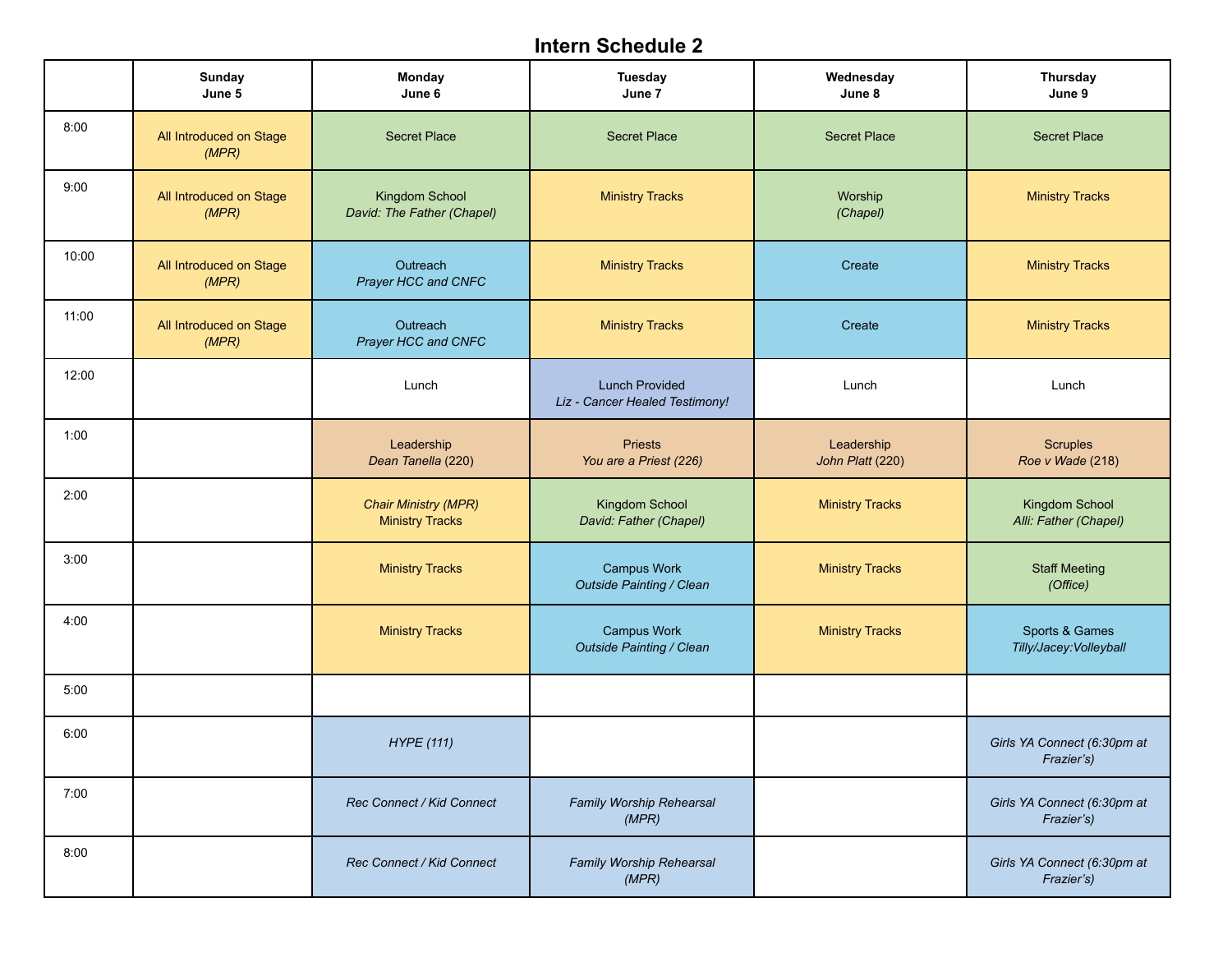|       | <b>Sunday</b><br>June 12          | Monday<br>June 13                                     | Tuesday<br>June 14                                      | Wednesday<br>June 15                               | Thursday<br>June 16                        |
|-------|-----------------------------------|-------------------------------------------------------|---------------------------------------------------------|----------------------------------------------------|--------------------------------------------|
| 8:00  | Worship & Serve Family<br>Worship | <b>Secret Place</b>                                   | <b>Secret Place</b>                                     | <b>Secret Place</b>                                |                                            |
| 9:00  | Worship & Serve Family<br>Worship | Kingdom School<br>Haverley: Jesus (Chapel)            | <b>Ministry Tracks</b>                                  | Worship<br>(Chapel)                                | Break (compensation from HS<br>Grad Party) |
| 10:00 | Worship & Serve Family<br>Worship | Outreach                                              | <b>Ministry Tracks</b>                                  | Create                                             | <b>Ministry Tracks</b>                     |
| 11:00 | Worship & Serve Family<br>Worship | Outreach                                              | <b>Ministry Tracks</b>                                  | Create                                             | <b>Ministry Tracks</b>                     |
| 12:00 | Splash Dash Meeting<br>(MPR)      | Lunch                                                 | Lunch                                                   | Lunch                                              | Lunch                                      |
| 1:00  |                                   | Leadership<br>Deborah Deren (220)                     | <b>Priests</b><br><b>Steward Meeting Places (226)</b>   | Leadership<br>Break Out (218, 219, 220)            | <b>Scruples</b><br>LGBTQ (218)             |
| 2:00  |                                   | <b>Chair Ministry (MPR)</b><br><b>Ministry Tracks</b> | Kingdom School<br>Tilly: Jesus (Chapel)                 | <b>Ministry Tracks</b>                             | Kingdom School<br>Jesus (Chapel)           |
| 3:00  |                                   | <b>Ministry Tracks</b>                                | <b>Campus Work</b><br>Chair Cushions / Air Vents        | <b>Ministry Tracks</b>                             | <b>Staff Meeting</b><br>(Office)           |
| 4:00  |                                   | <b>Ministry Tracks</b>                                | <b>Campus Work</b><br><b>Chair Cushions / Air Vents</b> | <b>Ministry Tracks</b><br>Intern Girls Group (224) | Sports & Games<br>Max: Wiffleball (MPR)    |
| 5:00  |                                   |                                                       |                                                         |                                                    |                                            |
| 6:00  |                                   | <b>HYPE</b> (111)                                     |                                                         | <b>HS Grad Ceremony</b><br>(MPR)                   | Girls YA Connect (6:30pm at<br>Frazier's)  |
| 7:00  |                                   | Rec Connect / Kid Connect                             |                                                         | <b>HS Grad Ceremony</b><br>(MPR)                   | Girls YA Connect (6:30pm at<br>Frazier's)  |
| 8:00  |                                   | Rec Connect / Kid Connect                             |                                                         | <b>HS Grad Ceremony</b><br>(MPR)                   | Girls YA Connect (6:30pm at<br>Frazier's)  |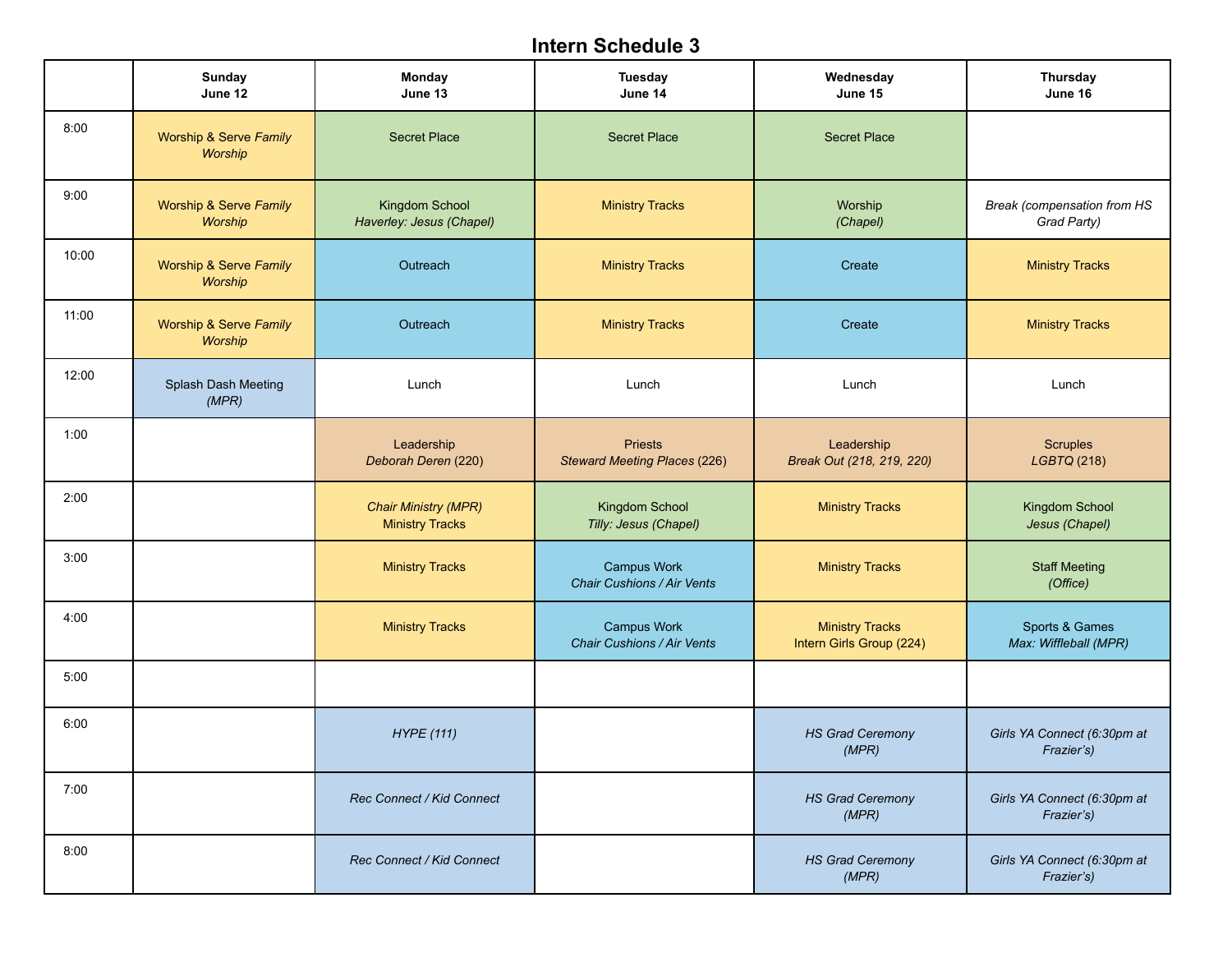|       | <b>Sunday</b><br>June 19   | <b>Monday</b><br>June 20                                             | Tuesday<br>June 21                                                 | Wednesday<br>June 22                | <b>Thursday</b><br>June 23                     |
|-------|----------------------------|----------------------------------------------------------------------|--------------------------------------------------------------------|-------------------------------------|------------------------------------------------|
| 8:00  | <b>Worship &amp; Serve</b> | <b>Secret Place</b>                                                  | <b>Secret Place</b>                                                | <b>Secret Place</b>                 | <b>Secret Place</b>                            |
| 9:00  | <b>Worship &amp; Serve</b> | Kingdom School<br>Jeremy & Karli: Holy Spirit (Chapel)               | <b>Ministry Tracks</b>                                             | Worship<br>(Chapel)                 | <b>Ministry Tracks</b>                         |
| 10:00 | <b>Worship &amp; Serve</b> | Outreach                                                             | <b>Ministry Tracks</b>                                             | Create                              | <b>Ministry Tracks</b>                         |
| 11:00 | <b>Worship &amp; Serve</b> | Outreach                                                             | <b>Ministry Tracks</b>                                             | Create                              | <b>Ministry Tracks</b>                         |
| 12:00 | F                          | Lunch                                                                | Lunch                                                              | Lunch                               | Lunch                                          |
| 1:00  | A                          | Leadership<br>ZOOM: Kent Stickler (220)<br><b>Workbooks supplied</b> | <b>Priests</b><br><b>YOU Steward A Meeting Place</b><br>(anywhere) | Leadership<br>Mayor Joe Ayoub (220) | <b>Scruples</b><br>"Ideal" Relationships (218) |
| 2:00  | $\mathsf{T}$               | <b>Chair Ministry (MPR)</b><br><b>Ministry Tracks</b>                | Kingdom School<br>Jeanmarc: Holy Spirit (218)                      | <b>Ministry Tracks</b>              | Kingdom School Hannah:<br>Holy Spirit (Chapel) |
| 3:00  | H                          | <b>Ministry Tracks</b>                                               | <b>Campus Work</b><br>Prepare for Splash Dash                      | <b>Ministry Tracks</b>              | <b>Staff Meeting</b><br>Kurt Parker (Office)   |
| 4:00  | E                          | <b>Ministry Tracks</b>                                               | <b>Campus Work</b><br>Prepare for Splash Dash                      | <b>Ministry Tracks</b>              | Sports & Games<br>Max: Water Fight             |
| 5:00  | R                          |                                                                      |                                                                    |                                     |                                                |
| 6:00  | $\mathbf S$                | <b>HYPE</b> (111)                                                    |                                                                    |                                     | Girls YA Connect (6:30pm at<br>Frazier's)      |
| 7:00  |                            | Rec Connect / Kid Connect                                            |                                                                    |                                     | Girls YA Connect                               |
| 8:00  |                            | Rec Connect / Kid Connect                                            |                                                                    |                                     | <b>Girls YA Connect</b>                        |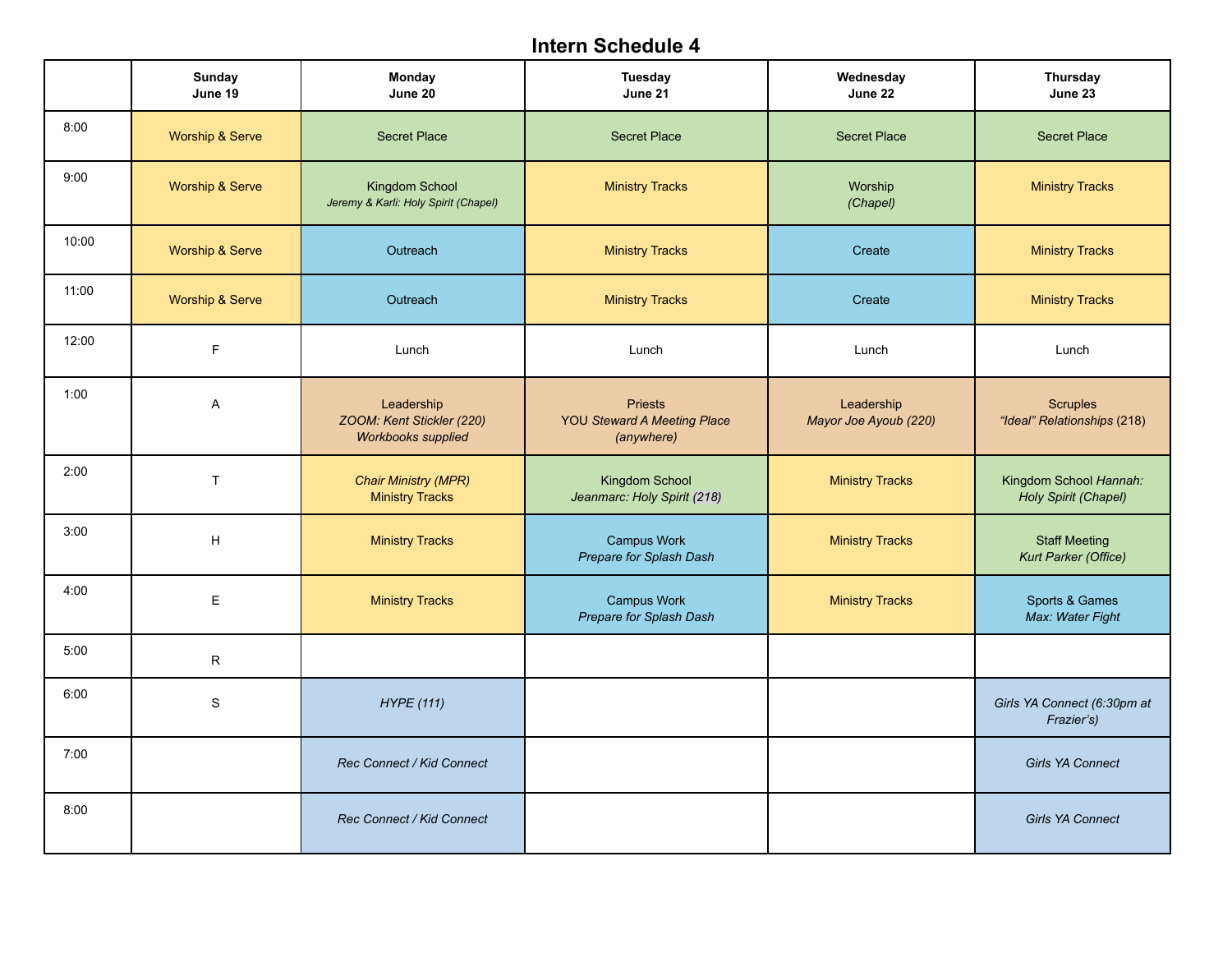|       | <b>Sunday</b><br>June 26   | Monday<br>June 27                               | Tuesday<br>June 28                                     | Wednesday<br>June 29                               | Thursday<br>June 30                             |
|-------|----------------------------|-------------------------------------------------|--------------------------------------------------------|----------------------------------------------------|-------------------------------------------------|
| 8:00  | <b>Worship &amp; Serve</b> | <b>Secret Place</b>                             | <b>Secret Place</b>                                    | <b>Secret Place</b>                                | <b>Secret Place</b>                             |
| 9:00  | <b>Worship &amp; Serve</b> | Kingdom School<br>Sam: The Word (Chapel)        | <b>Ministry Tracks</b>                                 | Worship<br>(MPR)                                   | <b>Ministry Tracks</b>                          |
| 10:00 | <b>Worship &amp; Serve</b> | Outreach: Refugees                              | <b>Ministry Tracks</b>                                 | Create                                             | <b>Ministry Tracks</b>                          |
| 11:00 | <b>Worship &amp; Serve</b> | Outreach: Refugees                              | <b>Ministry Tracks</b>                                 | Create                                             | <b>Ministry Tracks</b>                          |
| 12:00 |                            | Lunch                                           | Lunch                                                  | Lunch                                              | Lunch                                           |
| 1:00  |                            | Leadership<br>Doug Norris (220)                 | <b>Priests</b><br>Controversy of Praise (226)          | Leadership<br>Break Out (218, 219, 220)            | <b>Scruples</b><br>Lines of Acceptance (218)    |
| 2:00  |                            | <b>Chair Ministry (MPR)</b>                     | Kingdom School<br>Andrew: Apologetics (Chapel)         | <b>Ministry Tracks</b>                             | Kingdom School<br>Krystal: God's Voice (Chapel) |
| 3:00  | Splash Dash<br>(Outside)   | <b>Break (compensation from Splash</b><br>Dash) | <b>Campus Work</b><br><b>Outside Work and Painting</b> | <b>Ministry Tracks</b>                             | <b>Staff Meeting</b><br>(Office)                |
| 4:00  | Splash Dash                | Break (compensation from Splash<br>Dash)        | <b>Campus Work</b><br><b>Outside Work and Painting</b> | <b>Ministry Tracks</b><br>Intern Girls Group (224) | Sports & Games<br>Max: Soccer                   |
| 5:00  | Splash Dash                |                                                 |                                                        |                                                    |                                                 |
| 6:00  | Splash Dash                |                                                 |                                                        |                                                    | Girls YA Connect (6:30pm at<br>Frazier's)       |
| 7:00  | Splash Dash                | <b>Kid Movie Night</b><br>(MPR)                 |                                                        |                                                    | Girls YA Connect (6:30pm at<br>Frazier's)       |
| 8:00  | Splash Dash                | <b>Kid Movie Night</b><br>(MPR)                 |                                                        |                                                    | Girls YA Connect (6:30pm at<br>Frazier's)       |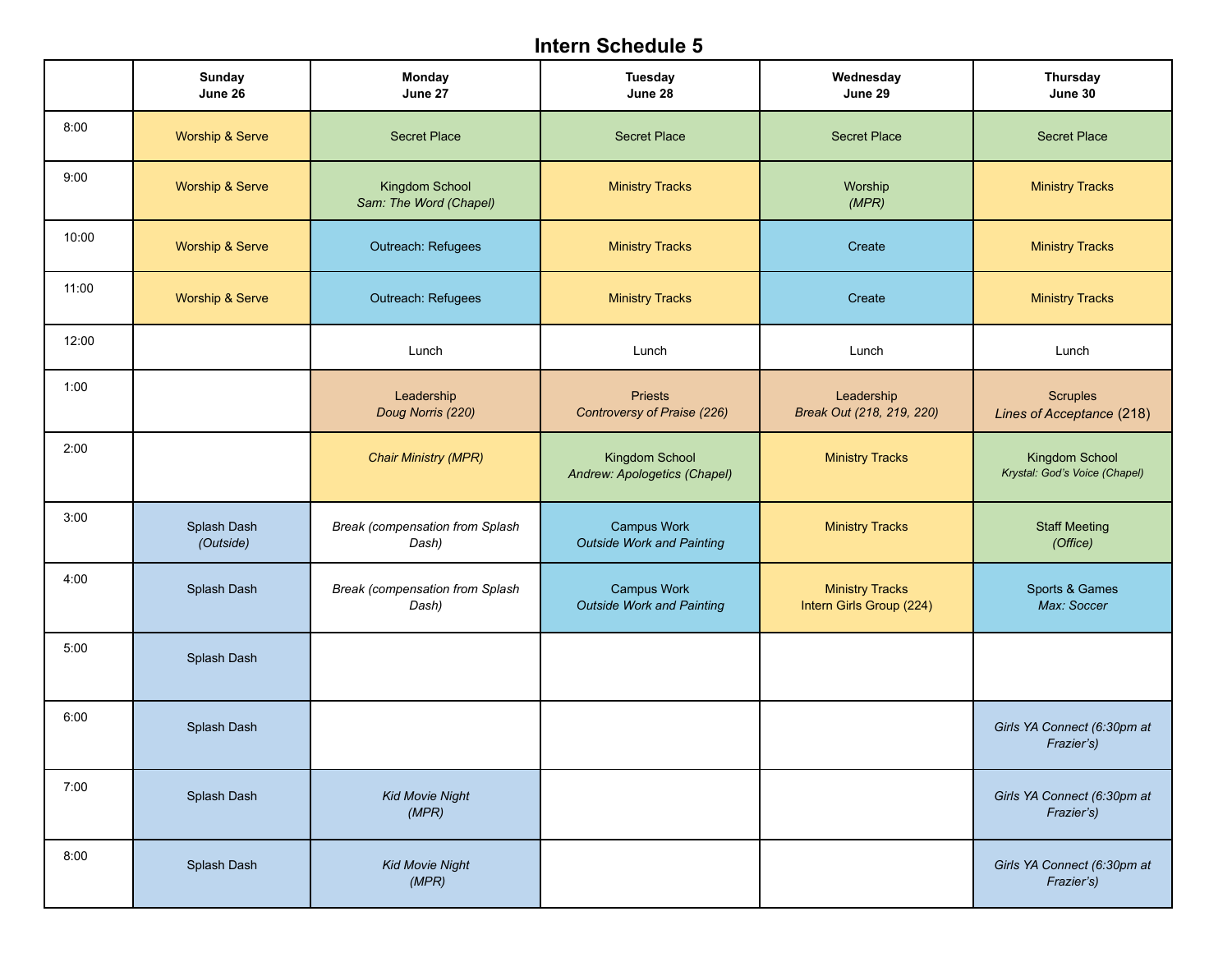|       | <b>Sunday</b><br>July 3 | <b>Monday</b><br>July 4 | <b>Tuesday</b><br>July 5                                | Wednesday<br>July 6              | <b>Thursday</b><br>July 7                 |
|-------|-------------------------|-------------------------|---------------------------------------------------------|----------------------------------|-------------------------------------------|
| 8:00  | Worship & Serve         |                         | <b>Secret Place</b>                                     | <b>Secret Place</b>              | <b>Secret Place</b>                       |
| 9:00  | Worship & Serve         |                         | <b>Ministry Tracks</b>                                  | Worship<br>(Chapel)              | <b>Ministry Tracks</b>                    |
| 10:00 | Worship & Serve         | H                       | <b>Ministry Tracks</b>                                  | Create<br>Song-Writing           | <b>Ministry Tracks</b>                    |
| 11:00 | Worship & Serve         | $\hbox{O}$              | <b>Ministry Tracks</b>                                  | Create<br>Song-Writing           | <b>Ministry Tracks</b>                    |
| 12:00 |                         | L                       | Lunch Provided (optional)<br>Life Lessons from Rosemary | Lunch                            | Lunch                                     |
| 1:00  |                         | $\mathbf{I}$            | <b>Priests</b><br>Minister to God (Anywhere)            | Leadership<br>Michael Long (220) | Scruples<br>Dating Relationships (218)    |
| 2:00  |                         | D                       | Kingdom School<br>Interns Preach (Chapel)               | <b>Ministry Tracks</b>           | Kingdom School<br>Interns Preach (Chapel) |
| 3:00  |                         | $\sf A$                 | Campus Work<br>Organize Room 112                        | <b>Ministry Tracks</b>           | <b>Staff Meeting</b><br>(Office)          |
| 4:00  |                         | Υ                       | <b>Campus Work</b><br>Organize Room 112                 | <b>Ministry Tracks</b>           | Sports & Games<br>Matt P/Liana: Gains     |
| 5:00  |                         |                         |                                                         |                                  |                                           |
| 6:00  |                         |                         |                                                         |                                  |                                           |
| 7:00  |                         |                         |                                                         |                                  | <b>Student Worship Night</b>              |
| 8:00  |                         |                         |                                                         |                                  | Student Worship Night                     |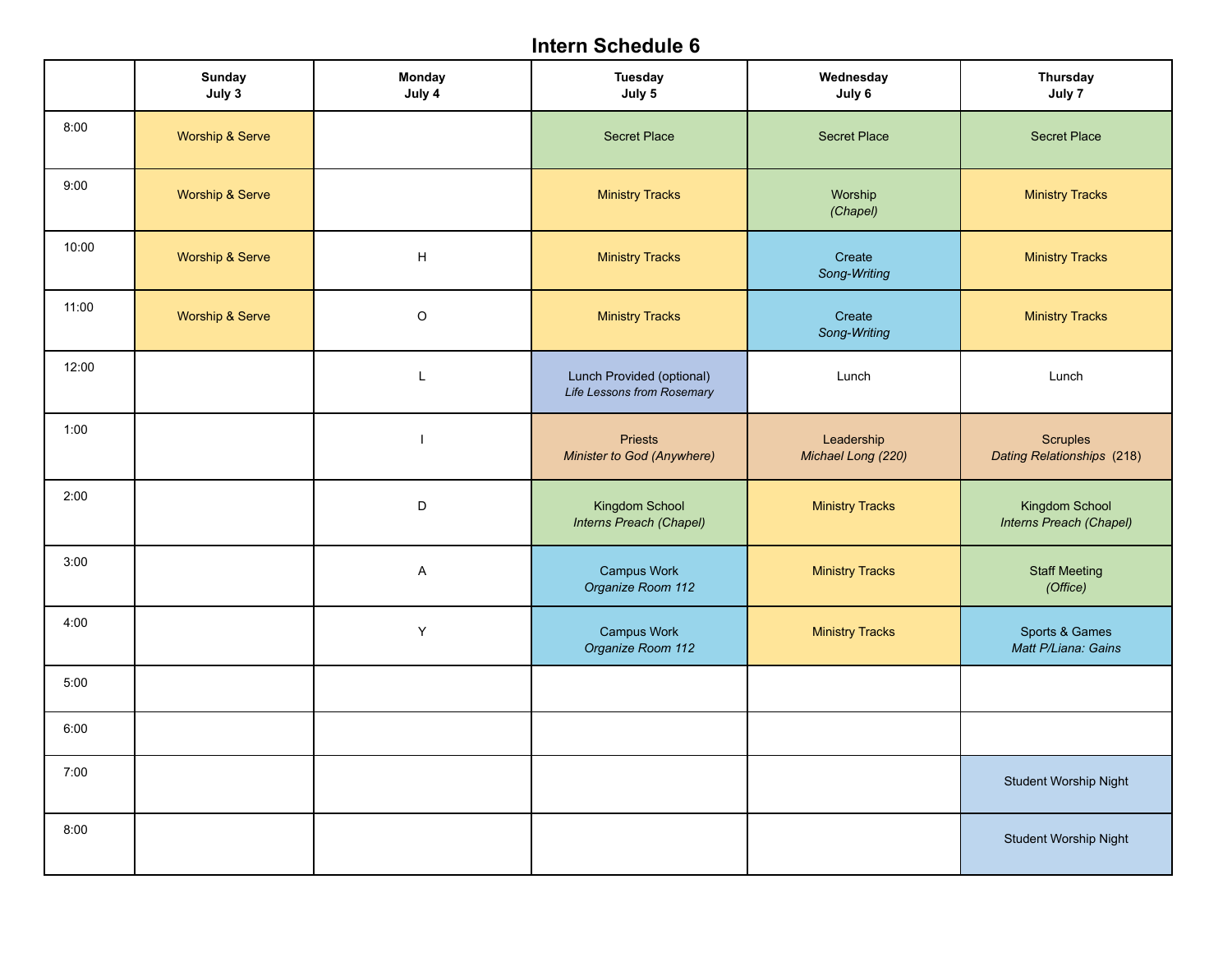|       | Sunday<br>July 10          | Monday<br>July 11                              | <b>Tuesday</b><br>July 12                       | Wednesday<br>July 13                               | Thursday<br>July 14                          |
|-------|----------------------------|------------------------------------------------|-------------------------------------------------|----------------------------------------------------|----------------------------------------------|
| 8:00  | Worship & Serve            | <b>Secret Place</b>                            | <b>Secret Place</b>                             | <b>Secret Place</b>                                |                                              |
| 9:00  | Worship & Serve            | Kingdom School<br>Ethan & Paz: Church (Chapel) | <b>Ministry Tracks</b>                          | Worship (Chapel)<br>Kid's Play Day (9:30-11:00)    | Break (compensation from HS<br>Formal Event) |
| 10:00 | Worship & Serve            | Outreach                                       | <b>Ministry Tracks</b>                          | Create<br>Kid's Play Day / Song-Writing            | <b>Secret Place</b>                          |
| 11:00 | <b>Worship &amp; Serve</b> | Outreach                                       | <b>Ministry Tracks</b>                          | Create<br>Kid's Play Day / Song-Writing            | <b>Ministry Tracks</b>                       |
| 12:00 |                            | Lunch                                          | Lunch                                           | Lunch                                              | Lunch                                        |
| 1:00  |                            | Leadership<br>Speaker Chris Sprowls (220)      | <b>Priests</b><br>Bless the People (226)        | Leadership<br>Break Out (218, 219, 220)            | <b>Scruples</b><br>Spiritual Authority (218) |
| 2:00  |                            | <b>Ministry Tracks</b>                         | Kingdom School<br>Jacey: Church (Chapel)        | <b>Ministry Tracks</b>                             | Kingdom School<br>Danita (Chapel)            |
| 3:00  |                            | <b>Ministry Tracks</b>                         | <b>Campus Work</b><br><b>Clean Under Stairs</b> | <b>Ministry Tracks</b>                             | <b>Staff Meeting</b><br>(Office)             |
| 4:00  |                            | <b>Ministry Tracks</b>                         | <b>Campus Work</b><br><b>Clean Under Stairs</b> | <b>Ministry Tracks</b><br>Intern Girls Group (224) | Sports & Games<br>Vikki: Scavenger Hunt      |
| 5:00  |                            |                                                |                                                 |                                                    |                                              |
| 6:00  |                            |                                                |                                                 | <b>HS Formal Event</b>                             |                                              |
| 7:00  |                            |                                                |                                                 | <b>HS Formal Event</b>                             |                                              |
| 8:00  |                            |                                                |                                                 | <b>HS Formal Event</b>                             |                                              |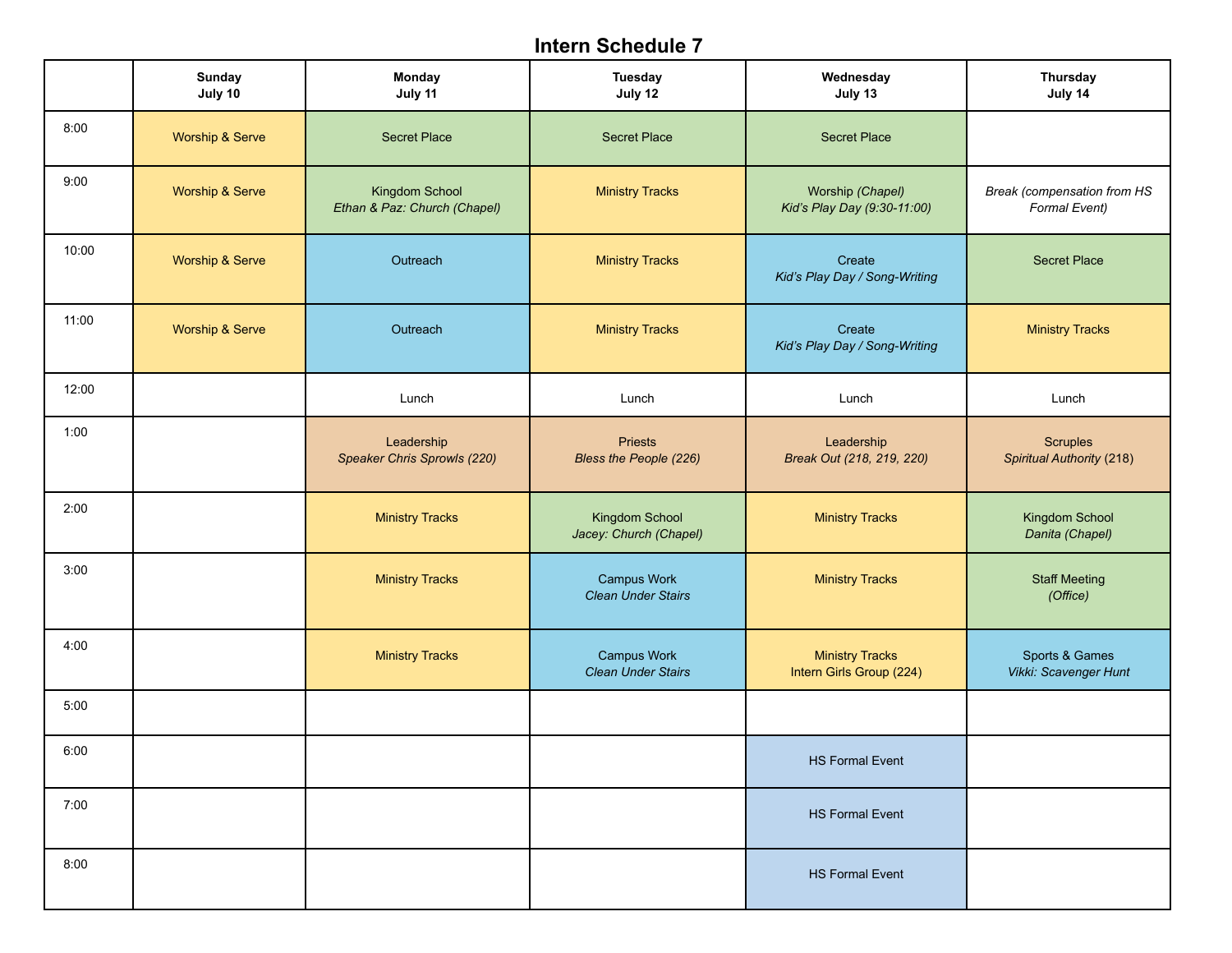|       | <b>Sunday</b><br>July 17                    | <b>Monday</b><br>July 18                           | <b>Tuesday</b><br>July 19                      | Wednesday<br>July 20                    | Thursday<br>July 21                       |
|-------|---------------------------------------------|----------------------------------------------------|------------------------------------------------|-----------------------------------------|-------------------------------------------|
| 8:00  | <b>Worship &amp; Serve</b>                  | <b>Secret Place</b>                                | <b>Secret Place</b>                            | <b>Secret Place</b>                     | <b>Secret Place</b>                       |
| 9:00  | Worship & Serve                             | <b>Kingdom School</b><br>Interns Preach (Chapel)   | <b>Ministry Tracks</b>                         | Worship (Chapel)<br>Kid's Play Day      | <b>Ministry Tracks</b>                    |
| 10:00 | <b>Worship &amp; Serve</b>                  | Outreach                                           | <b>Ministry Track</b>                          | Create<br>Kid's Play Day / Song-Writing | <b>Ministry Tracks</b>                    |
| 11:00 | Worship & Serve                             | Outreach                                           | <b>Ministry Tracks</b>                         | Create<br>Kid's Play Day / Song-Writing | <b>Ministry Tracks</b>                    |
| 12:00 |                                             | Lunch                                              | Lunch                                          | Lunch                                   | Lunch                                     |
| 1:00  |                                             | Leadership<br>Andrew Norris (220)                  | <b>Priests</b><br><b>YOU Bless the People</b>  | Leadership<br>Ryan Higgins (220)        | <b>Scruples</b><br>Absolute Truth (218)   |
| 2:00  |                                             | <b>Ministry Tracks</b>                             | Kingdom School<br>Interns Preach (Chapel)      | <b>Ministry Tracks</b>                  | Kingdom School<br>Interns Preach (Chapel) |
| 3:00  |                                             | <b>Break (compensation from Beach</b><br>Baptisms) | <b>Campus Work</b><br>Learn Basic Trade Skills | <b>Ministry Tracks</b>                  | <b>Staff Meeting</b><br>(Office)          |
| 4:00  | <b>Beach Baptisms</b><br>(Honeymoon Island) | <b>Break (compensation from Beach</b><br>Baptisms) | <b>Campus Work</b><br>Learn Basic Trade Skills | <b>Ministry Tracks</b>                  | Sports & Games<br>Max (MPR)               |
| 5:00  | <b>Beach Baptisms</b>                       |                                                    |                                                |                                         |                                           |
| 6:00  | <b>Beach Baptisms</b>                       |                                                    |                                                |                                         |                                           |
| 7:00  | <b>Beach Baptisms</b>                       |                                                    |                                                |                                         |                                           |
| 8:00  |                                             |                                                    |                                                |                                         |                                           |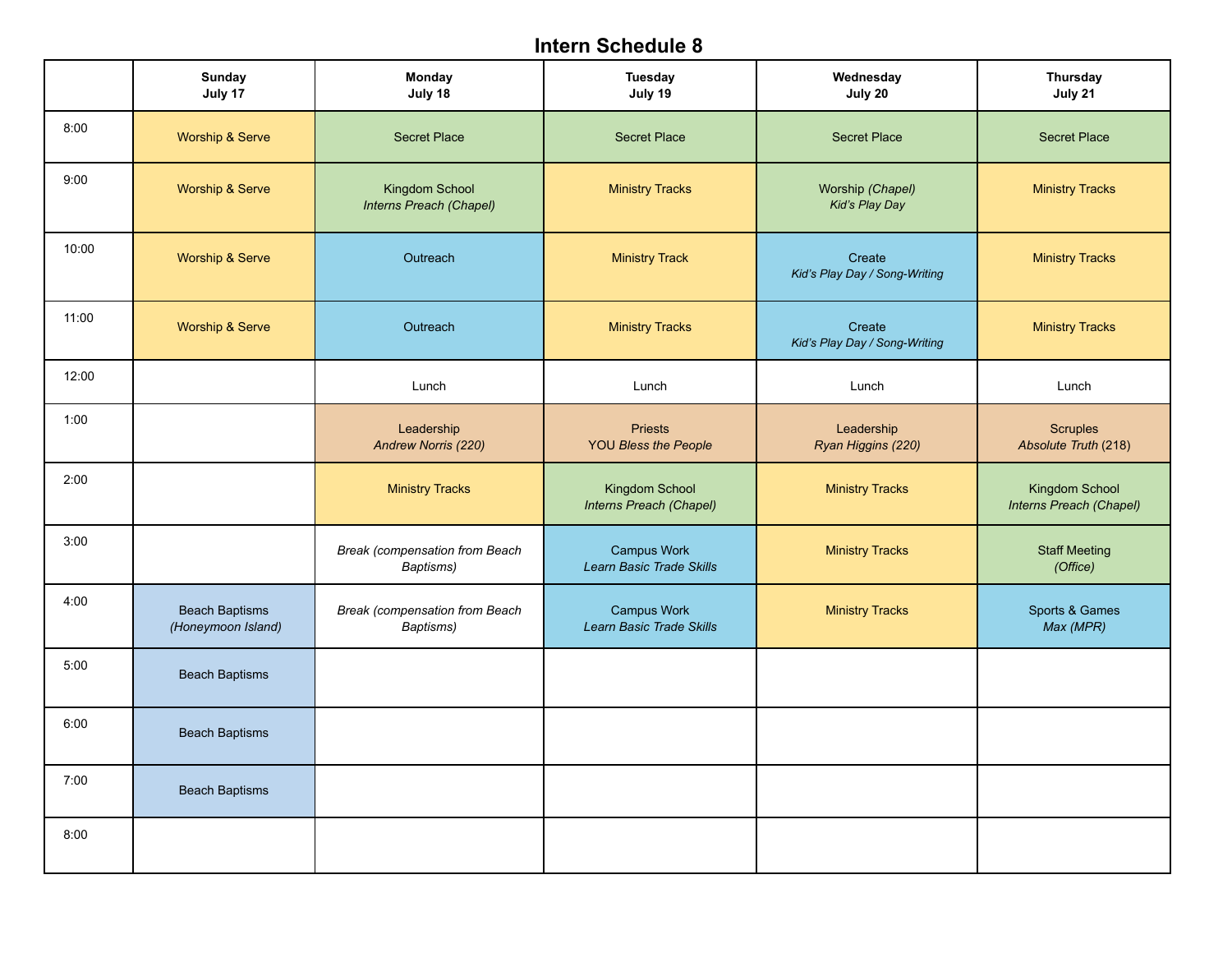|       | <b>Sunday</b><br>July 24   | <b>Monday</b><br>July 25                            | <b>Tuesday</b><br>July 26                                   | Wednesday<br>July 27                      | <b>Thursday</b><br>July 28                                    |
|-------|----------------------------|-----------------------------------------------------|-------------------------------------------------------------|-------------------------------------------|---------------------------------------------------------------|
| 8:00  | Worship & Serve            | Secret Place (ends at 8:45)                         | <b>Secret Place</b>                                         | <b>Secret Place</b>                       | <b>Secret Place</b>                                           |
| 9:00  | <b>Worship &amp; Serve</b> | Kingdom School (8:45-9:45)<br>Hour of Silence (MPR) | <b>Ministry Tracks</b>                                      | Worship (Chapel)<br>Kid's Play Day        | <b>Ministry Tracks</b>                                        |
| 10:00 | Worship & Serve            | Outreach: Refugees                                  | <b>Ministry Tracks</b>                                      | Create<br>Kid's Play Day / Song-Writing   | <b>Ministry Tracks</b>                                        |
| 11:00 | <b>Worship &amp; Serve</b> | Outreach: Refugees                                  | <b>Ministry Tracks</b>                                      | Create<br>Kid's Play Day / Song-Writing   | <b>Ministry Tracks</b>                                        |
| 12:00 |                            | Lunch                                               | Lunch                                                       | Lunch                                     | Lunch                                                         |
| 1:00  |                            | Leadership<br>Pastor Kurt Parker (220)              | <b>Priests</b><br>Am I Doing it Right? (226)                | Leadership<br>Gail Friedman-Barrett (220) | <b>GROUP PICTURE!</b><br>Kingdom School<br>Anointing (Chapel) |
| 2:00  |                            | <b>Ministry Tracks</b>                              | Kingdom School<br>Joy: Heaven (Chapel)                      | <b>Ministry Tracks</b>                    | Kingdom School<br>Anointing (Chapel)                          |
| 3:00  |                            | <b>Ministry Tracks</b>                              | Break (compensation rehearsal)<br>Coffee Cupping (optional) | <b>Ministry Tracks</b>                    | <b>Staff Meeting</b><br>(Office)                              |
| 4:00  |                            | <b>Ministry Tracks</b>                              | Break (compensation rehearsal)<br>Coffee Cupping (optional) | <b>Ministry Tracks</b>                    | Sports & Games<br>Max/Matt P:Dodgeball                        |
| 5:00  |                            |                                                     |                                                             |                                           |                                                               |
| 6:00  |                            |                                                     |                                                             |                                           |                                                               |
| 7:00  |                            |                                                     | ALL: Rehearsal for Internship                               |                                           |                                                               |
| 8:00  |                            |                                                     | ALL: Rehearsal for Internship                               |                                           |                                                               |